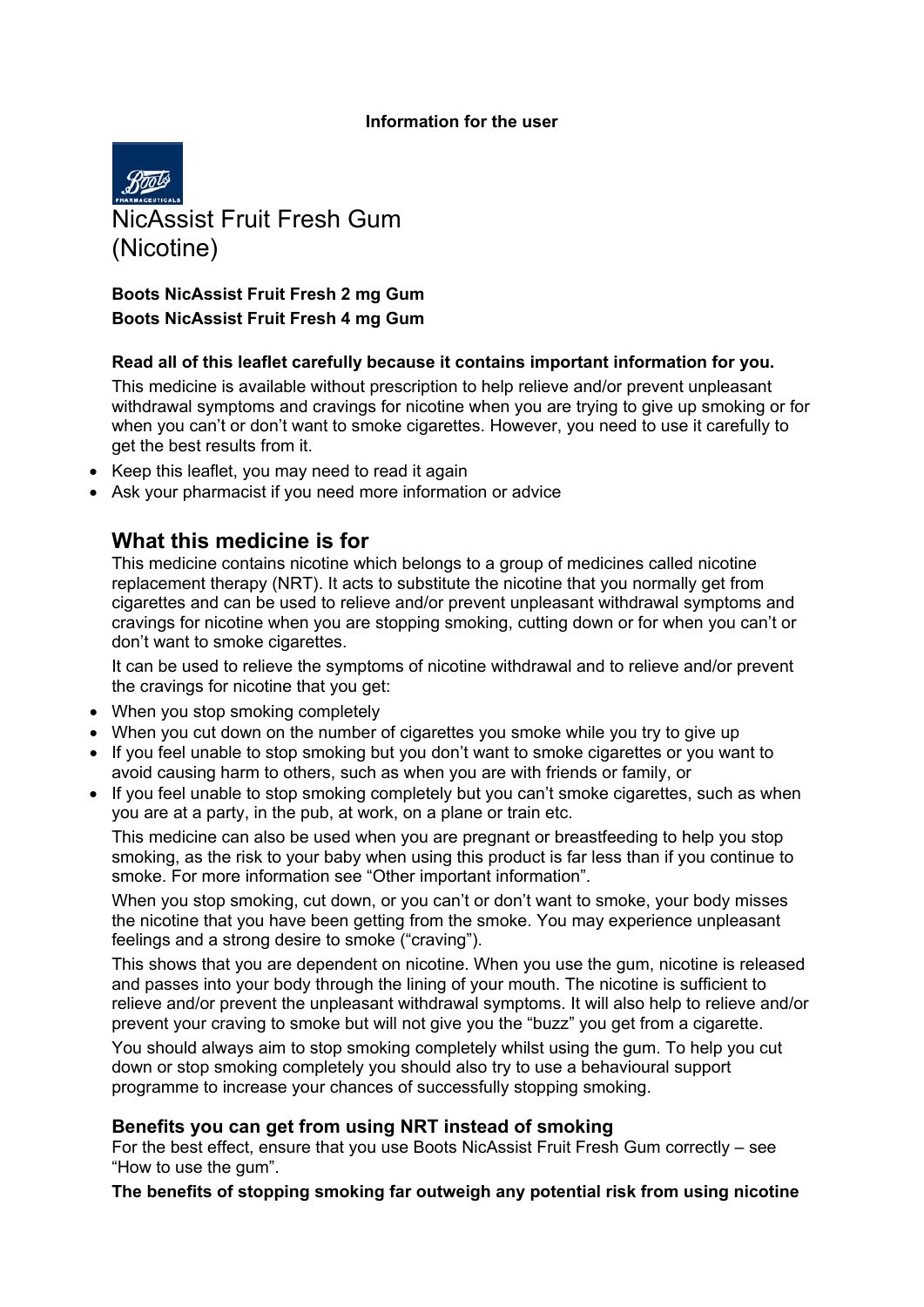**from NRT.** It is the toxins in cigarette smoke such as **tar, lead, cyanide and ammonia that cause smoking related disease and death, not the nicotine.** 

 **You may think that** smoking helps relieve feelings of anxiety and stress, but it does not deal with the cause of the stress and leads to a number of serious diseases. In addition, the feeling of relaxation after smoking is temporary, with withdrawal symptoms and cravings soon returning

Nicotine replacement therapy **can help relieve nicotine withdrawal symptoms such as irritability, low mood, anxiety, restlessness and cravings** when used in place of cigarettes.

 **NRT may benefit** smokers who want to quit, by helping to **control weight gain** that may be experienced when trying to stop smoking

Use of NRT is safer than smoking tobacco but as soon as you are ready, you should aim to stop smoking completely.

# **Before you use this medicine**

This medicine can be used by adults and children of 12 years and over. However, some people should not use this medicine or should seek the advice of their pharmacist or doctor first.

- **X Do not use:**
- **If you are allergic** to any of the ingredients in this medicine (see **"What is in this medicine"**)
- **If you are a child under 12 years of age**

## **! Talk to your pharmacist, nurse or doctor:**

- If you are in hospital because of heart disease (e.g. heart attack, problems with your heart rate or rhythm, stroke, angina or high blood pressure) – try to give up smoking first without using NRT. However, once you are out of hospital, if you still need help to stop smoking, you can use this medicine. For other heart conditions that do not require you to be in hospital, using NRT is better than continuing to smoke
- $\bullet$  If you have diabetes monitor your blood sugar levels more often when you start using this medicine. You may find that you need to adjust the amount of insulin that you use, or the amount of tablets that you take (ask your doctor or diabetes nurse about this)
- If you have an ulcer in your stomach or upper intestine or problems such as pain or swelling of the stomach or oesophagus (the passage between your mouth and stomach)
- If your liver or kidneys do not work properly
- If you have an overactive thyroid gland
- If you have high blood pressure due to a tumour near your kidney (your doctor may have told you that you have a condition called phaeochromocytoma)
- If you are taking other medicines regularly prescribed by your doctor (see **"If you take other medicines"**)
- If you have ever experienced seizures (fits)
- If you are pregnant or breastfeeding (see **"Other important information"**)

# **Other important information**

**If you are pregnant:** You should try to stop smoking without using NRT.

However, if you still need help to stop smoking, you can use this product as the risk to your baby is far less than if you continue to smoke. You should talk to your pharmacist, nurse or doctor for more advice.

NRT products that are used intermittently, such as this one, may be preferable to nicotine patches. However, if you feel sick or are sick (morning sickness) the patches may be better for you. If you do use nicotine patches they should be taken off before bedtime.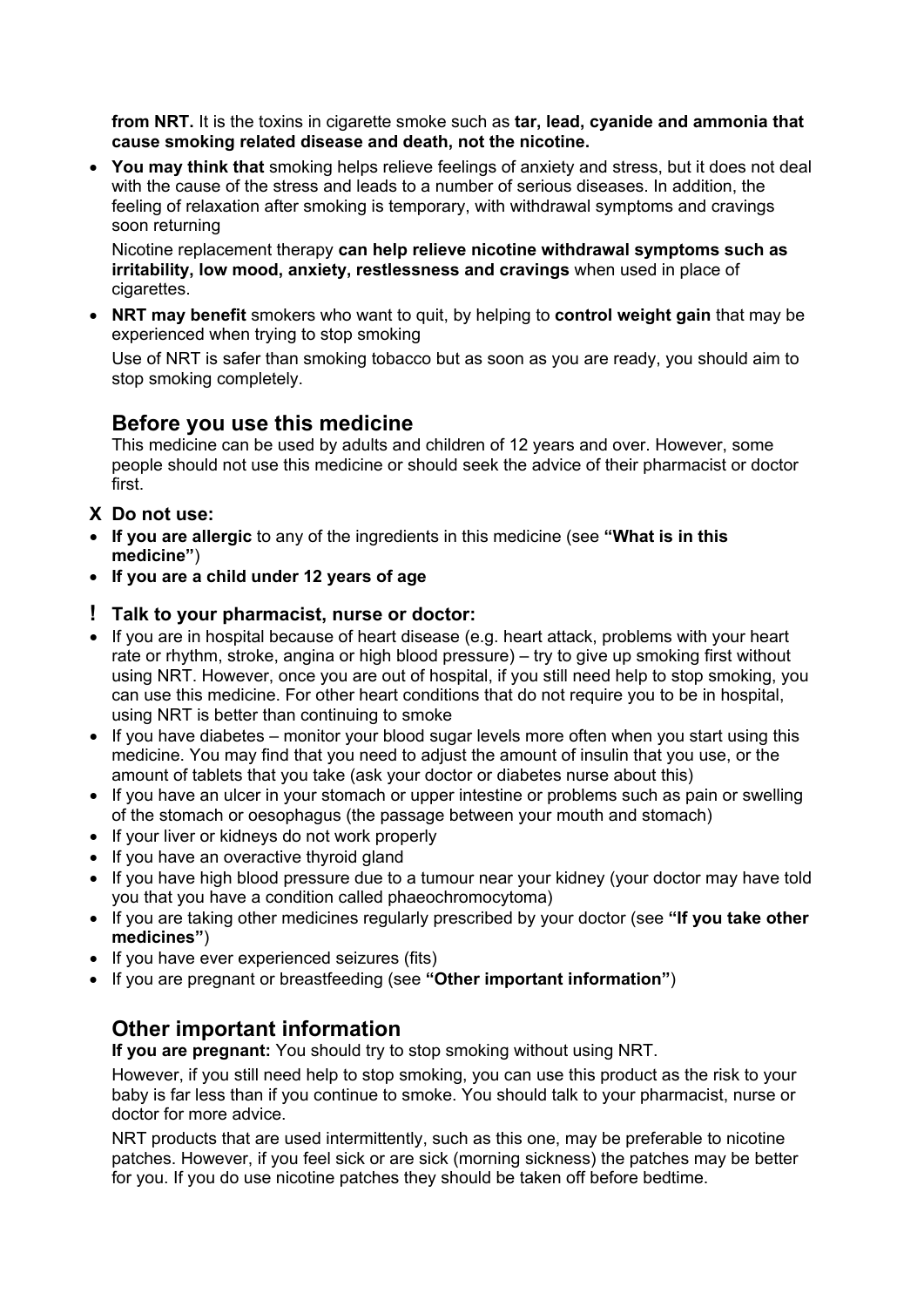**If you are breastfeeding:** You should try to stop smoking without using NRT.

However, if you still need help to stop smoking, it is recommended that you use NRT products that are used intermittently, not patches. You should talk to your pharmacist, nurse or doctor for more advice.

Breastfeeding your baby just before you use the gum makes sure that your baby gets the smallest amount of nicotine possible.

The amount of nicotine that your baby may receive when you are using the gum or other NRT products is much smaller and less harmful than the second-hand smoke they would inhale if you smoked. Tobacco smoke causes breathing and other health problems in babies and children. If your husband, partner or other family members smoke too, try to get them to give up with you.

**Nicotine products and children:** Nicotine can be very dangerous to children. The amount of nicotine tolerated by adults and adolescents can make children very ill, and can sometimes be fatal. Do not leave your gum where children may get hold of it.

**Some of the ingredients can cause problems:** The chewing gum base contains butylated hydroxytoluene (E321), an anti-oxidant. May cause local skin reactions (e.g. contact dermatitis) or irritation to the eyes and mucous membranes.

**Information about some of the ingredients in this medicine**: This medicine contains less than 1 mmol sodium (23 mg) in each chewing gum, that is to say essentially 'sodium - free'.

# **If you take other medicines**

Before you use this medicine, make sure that you tell your pharmacist about ANY other medicines you might be using at the same time, particularly the following:

 Theophylline, clozapine, ropinirole – your doctor may want to monitor the amount of medicine that you take

When you stop smoking or reduce the number of cigarettes you smoke, your metabolism slows down. This can mean that some medicines may stay in your body longer than usual. If you take any medicine on a regular basis, tell your doctor that you intend to stop smoking or reduce the number of cigarettes you smoke and follow his or her advice about these other medicines.

# **How and when to use this medicine**

Check the foil is not broken before use. If it is, do not use that gum.

# **When to use the gum**

Read all of the following information carefully before using the gum:

- Follow the instructions in the table, which shows when you should use the gum and the maximum amount of gums you should be using each day
- See the "How to use the gum" instructions to make sure that you chew the gum correctly to ensure that nicotine is released and passes into your body through the lining of your mouth The strength and number of gums you use each day will depend on how many cigarettes you smoke and how strong they are.
- The 2 mg gum should be used for those who smoke 20 cigarettes or fewer a day
- The 4 mg gum should be used for those who smoke more than 20 cigarettes a day However, the 2 mg gum will also be useful for heavier smokers as they gradually start to reduce the strength and number of gums they use each day.
- Boots NicAssist Fruit Fresh Gum should be used **whenever** the urge to smoke is felt or when you would **normally expect** to have cravings to smoke
- It is recommended that to successfully reduce the amount of cigarettes you smoke or stop smoking completely you should use the gums as often as possible and it is up to you how many gums you use (up to 15 a day) and for how long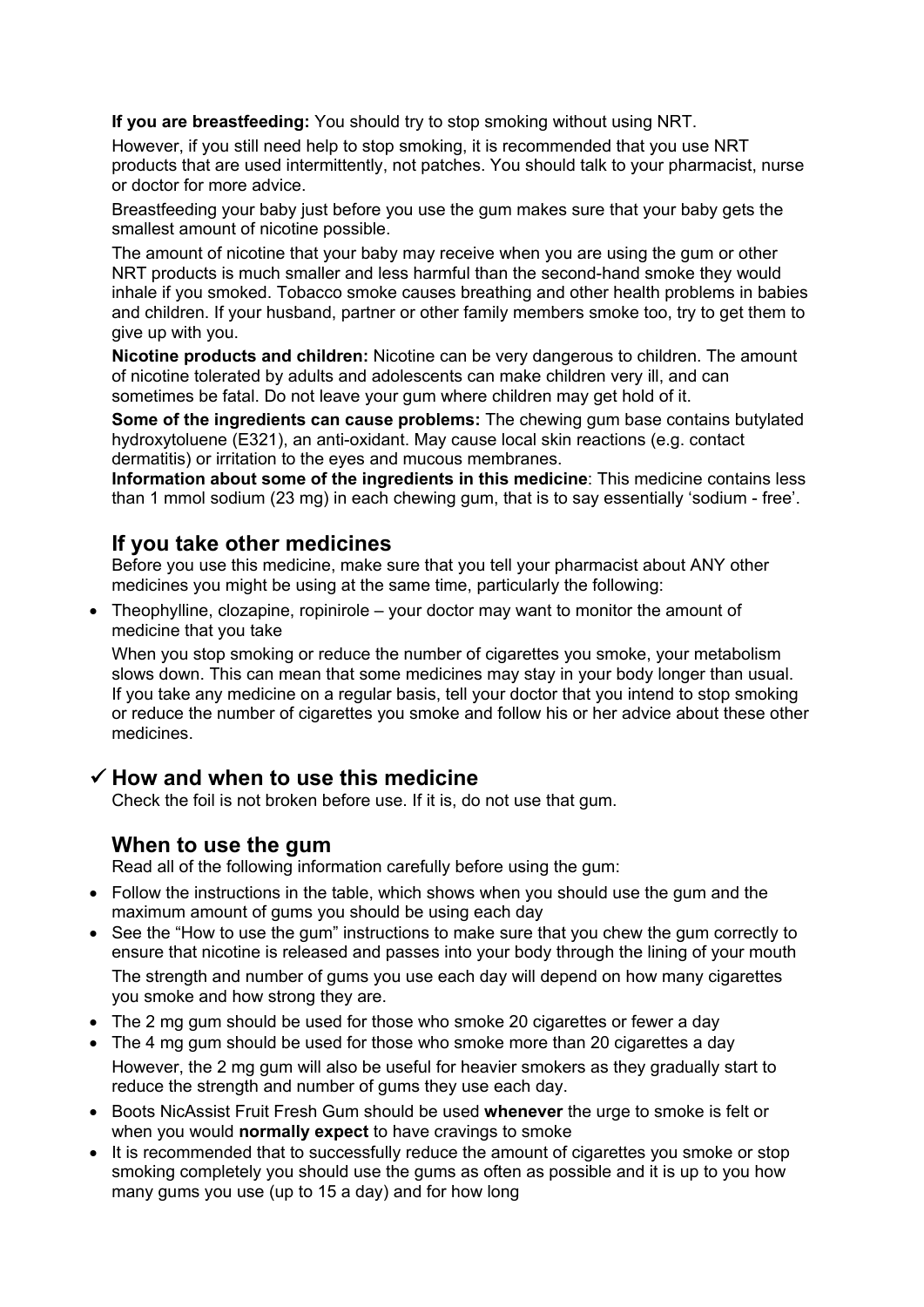- **If you are ready to stop smoking completely**, you should use the gums, when needed, to replace all of your cigarettes. As soon as you feel ready (this could be after a number of weeks or months) you should reduce the strength, if required, and number of gums used per day until you no longer need to use the gums
- **If you are not ready to stop smoking completely**, you should replace as many cigarettes as possible with the gums. Boots NicAssist Fruit Fresh Gum provides a safer alternative to smoking for you and those around you, as it is the toxins in cigarette smoke that cause harm, not the nicotine. Reducing the amount of cigarettes you smoke may also help you to become more motivated to stop smoking. As soon as you feel ready, you should aim to stop smoking completely
- **You can also use the gums when you can't or don't want to smoke**, such as social occasions e.g. at a party, in the pub, or for when you are at work, or on a plane or train etc. When making an attempt to stop smoking completely behavioural therapy, advice and support will normally improve the success rate.

## **Adults and children of 12 years and over**

| Number of cigarettes you smoke per day    | How many gums and when to use   |
|-------------------------------------------|---------------------------------|
| 20 cigarettes or fewer                    | One 2 mg gum as required to     |
|                                           | relieve and/or prevent cravings |
| More than 20 cigarettes                   | One 4 mg gum as required to     |
|                                           | relieve and/or prevent cravings |
| Use only one piece of gum at a time.      |                                 |
| Dealth use means then AF summer was devi- |                                 |

**Don't use more than** 15 gums per day.

You should always aim to stop smoking completely whilst using the gums.

**If you are unable to reduce the strength or number** of gums you are using you should ask for help and advice from a pharmacist, nurse or doctor.

Do not give this medicine to children under 12 years of age.

## **How to use the gum**

The method of chewing Boots NicAssist Fruit Fresh Gum is not the same as for ordinary chewing gum. If the gum is chewed all the time (continuously), the nicotine is released too quickly and is swallowed. This may irritate your throat, upset your stomach or give you hiccups.

The gum should be chewed and then rested to release the nicotine, which is taken in through the lining of the mouth.

If you have false teeth you may have difficulty chewing the gum as it may stick to them, and on rare occasions, damage dentures. If you experience a problem, other types of nicotine replacement therapy such as a skin patch, inhalator, lozenge or microtab may be more suitable for you.

#### **Chewing technique**

- 1 Chew slowly until taste becomes strong
- 2 Rest the gum between your gums and cheek
- 3 For about the next half an hour, when the taste fades, chew the gum again. After this time the gum will have lost its strength and you should dispose of it carefully
- **! If you use too many gums:** You may get the following nausea (feeling sick), vomiting, increased salivation, pain in your stomach, diarrhoea, sweating, headache, dizziness, hearing disturbance, weakness. **If this happens stop using the gums and do not smoke. Contact a doctor or hospital casualty department straight away.** Take the medicine and this leaflet with you.

**If a child under 12 accidentally uses, swallows, sucks or chews** some of this medicine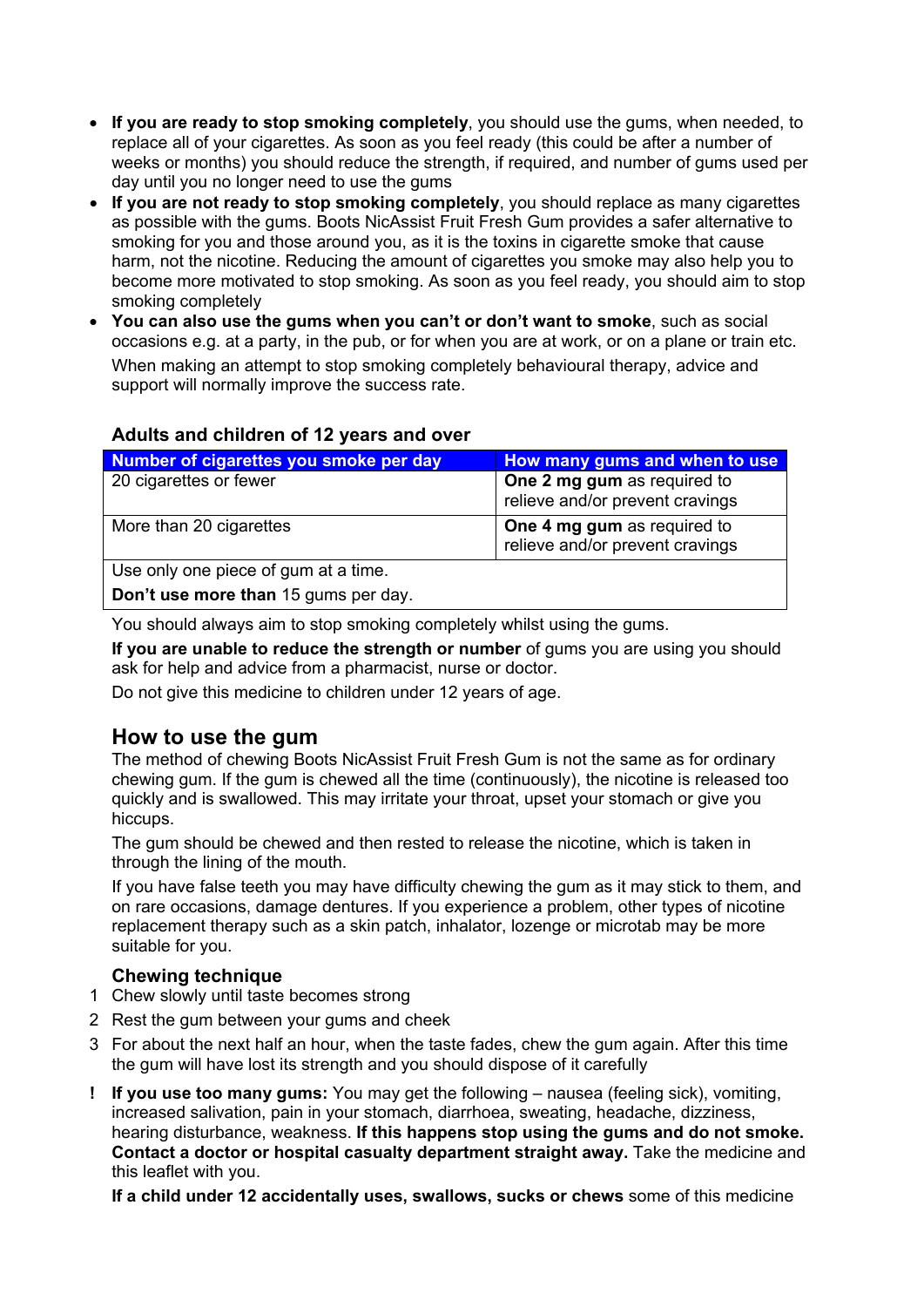take them to casualty immediately. Take the medicine and this leaflet with you. Nicotine ingestion by a child may cause severe poisoning.

## **Possible side effects**

Most people can use this medicine without any problems but sometimes you may notice some side effects. Many of these effects are due to nicotine, they may also happen when you smoke.

#### **If you notice any of the following serious side effects, stop using the medicine, do not smoke and see your doctor as soon as possible:**

- You develop a fast, slow or irregular heart beat
- You have an allergic reaction to the gum such as rash, itching or swelling of the tongue, mouth or throat (go straight to casualty if severe)
- You experience seizures (fits)

#### **Effects related to stopping smoking** (nicotine withdrawal)

You may experience unwanted effects because by stopping smoking or using the gums when you are unable to smoke you have reduced the amount of nicotine you are getting. You may also experience these effects if you use too few gums before you are ready to reduce your nicotine intake.

These effects include:

- Irritability or aggression, feeling low, anxiety, restlessness
- Poor concentration, urges to smoke (craving), night time awakening or sleep disturbance
- Increased appetite or weight gain
- Lowering of heart rate
- Dizziness, lightheadedness, blurry vision, nausea
- Cough
- Constipation
- Bleeding gums
- Mouth ulcers
- Swelling of the nasal passages and back of the throat

#### **Effects of too much nicotine**

You may also get these effects if you are not used to inhaling tobacco when you smoke. You may be able to relieve these effects by using the gums less often.

These effects include:

- Feeling faint, feeling sick (nausea), headache
- Hiccupping (due to swallowing too much nicotine when you chew)

#### **Side effects of the gum**

Very common side effects:

- (more than 1 in every 10 people are affected)
- Headache
- Sore mouth or throat, throat irritation
- Feeling sick, hiccups

Common side effects:

(less than 1 in every 10 people are affected)

• Allergic reactions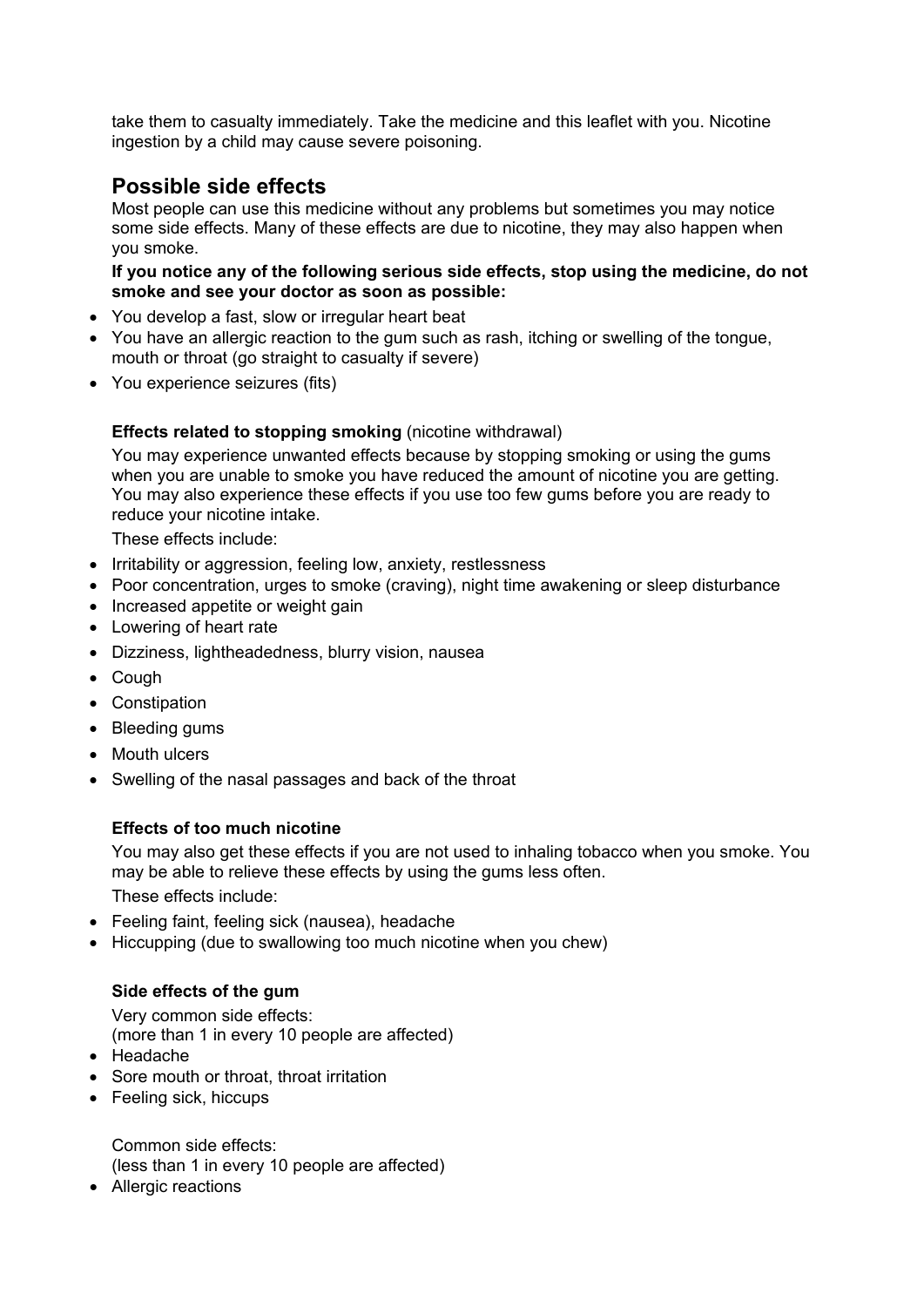- Dizziness, taste changes, pins and needles
- Cough
- Stomach pain, heartburn, diarrhoea, wind
- Dry mouth, being sick, inflammation of the mouth, increase in saliva
- Burning sensation in the mouth, feeling tired

Uncommon side effects:

(less than 1 in every 100 people are affected)

- Abnormal dreams
- Changes in heart rhythm (you may notice a fast heart rate or beat)
- Flushing, high blood pressure
- Throat tightness, difficulty in breathing, shortness of breath, hoarseness of the voice
- Nasal congestion, sneezing
- Belching, inflammation of the tongue, mouth ulcers, tingling mouth
- Itching, skin rash, hives, excess sweating
- Jaw pain
- Generally feeling unwell or weak, chest pains

Rare side effects:

(less than 1 in every 1,000 people are affected)

- Swelling of the mouth, lips, throat and tongue, itching of the skin, swelling of the skin, ulceration and swelling of the lining of the mouth (allergic reactions)
- Difficulty swallowing, retching, mouth feeling numb

Very rare side effects: (less than 1 in 10,000 people are affected)

- Abnormal beating of the heart Side effects with an unknown frequency:
- Severe allergic reaction
- Blurred vision, watery eyes
- Dry throat, stomach discomfort, lip pain
- Tightness of the jaw
- Redness of the skin
- **!** When you stop smoking you may also develop mouth ulcers. The reason why this happens is unknown.

## **Reporting of side effects**

If you get any side effects, talk to your doctor, pharmacist or nurse. This includes any possible side effects not listed on this leaflet. You can also report side effects directly via the Yellow Card Scheme at: www.mhra.gov.uk/yelloward or search for MHRA Yellow Card in the Google Play or Apple App Store. By reporting side effects you can help provide more information on the safety of this medicine.

# **How to store and dispose of this medicine**

Do not store above 25ºC.

**Keep this medicine in a safe place out of the sight and reach of children and animals,** preferably in a locked cupboard. Nicotine in high amounts can be very dangerous and sometimes fatal if used or swallowed by children.

Store the gum in the original pack.

Use by the date on the foil or the end flap of the carton. After this date return any unused product to your nearest pharmacy for safe disposal.

Dispose of any used gum sensibly.